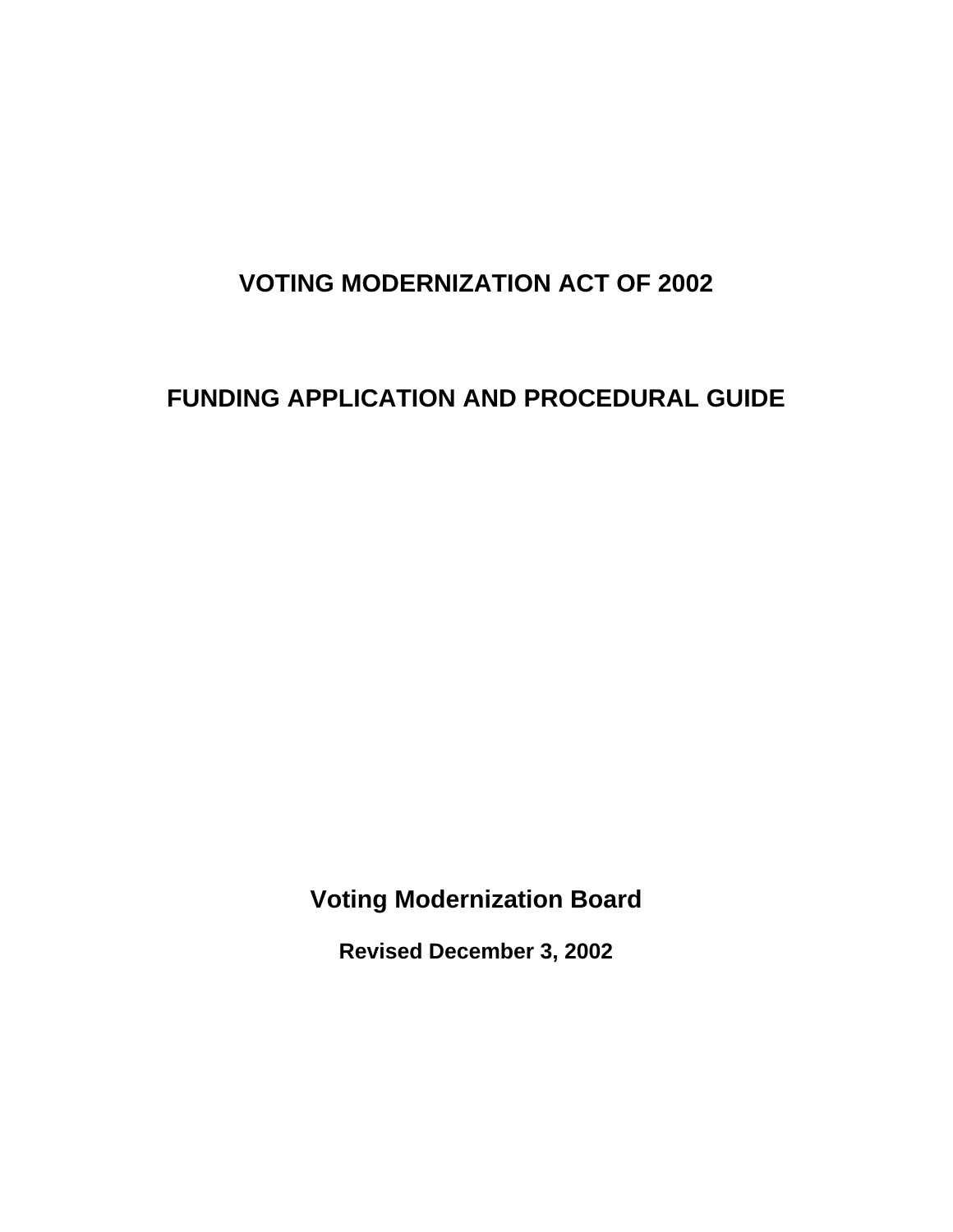# **TABLE OF CONTENTS**

| Section | Page                                       |
|---------|--------------------------------------------|
| L.      | 1                                          |
| Ⅱ.      | $\mathbf{2}$                               |
| III.    | $\boldsymbol{2}$                           |
|         | $\mathbf{2}$                               |
|         | $\begin{array}{c} 2 \\ 2 \\ 3 \end{array}$ |
|         |                                            |
|         | $\overline{\mathbf{3}}$                    |
|         |                                            |
| IV.     | 3                                          |
|         |                                            |
|         | $\frac{3}{3}$                              |
|         | $\overline{\mathbf{4}}$                    |
|         | 5                                          |
| V.      | 5                                          |
| VI.     | 5                                          |
| VII.    | 6                                          |
|         | 6                                          |
|         | $\bf 6$                                    |
|         | 6                                          |
|         | 6                                          |
|         |                                            |
| VIII.   | 7                                          |
|         | 7                                          |
|         | 7                                          |
|         | 7                                          |
|         | 7                                          |
| IX.     | 7                                          |
|         | 7                                          |
|         | 8                                          |
|         | 8                                          |
| Χ.      |                                            |
|         | 8                                          |
|         | 8<br>9                                     |
|         | 9                                          |
|         |                                            |

# **Voting Modernization Board Staff Support**

| John Mott-Smith, Executive Officer                 | (916) 653-3228 | e-mail: jmsmith@ss.ca.gov  |
|----------------------------------------------------|----------------|----------------------------|
| Debbie Parsons, Executive Assistant (916) 653-1424 |                | e-mail: dparsons@ss.ca.gov |
| Fax (916) 653-3214                                 |                |                            |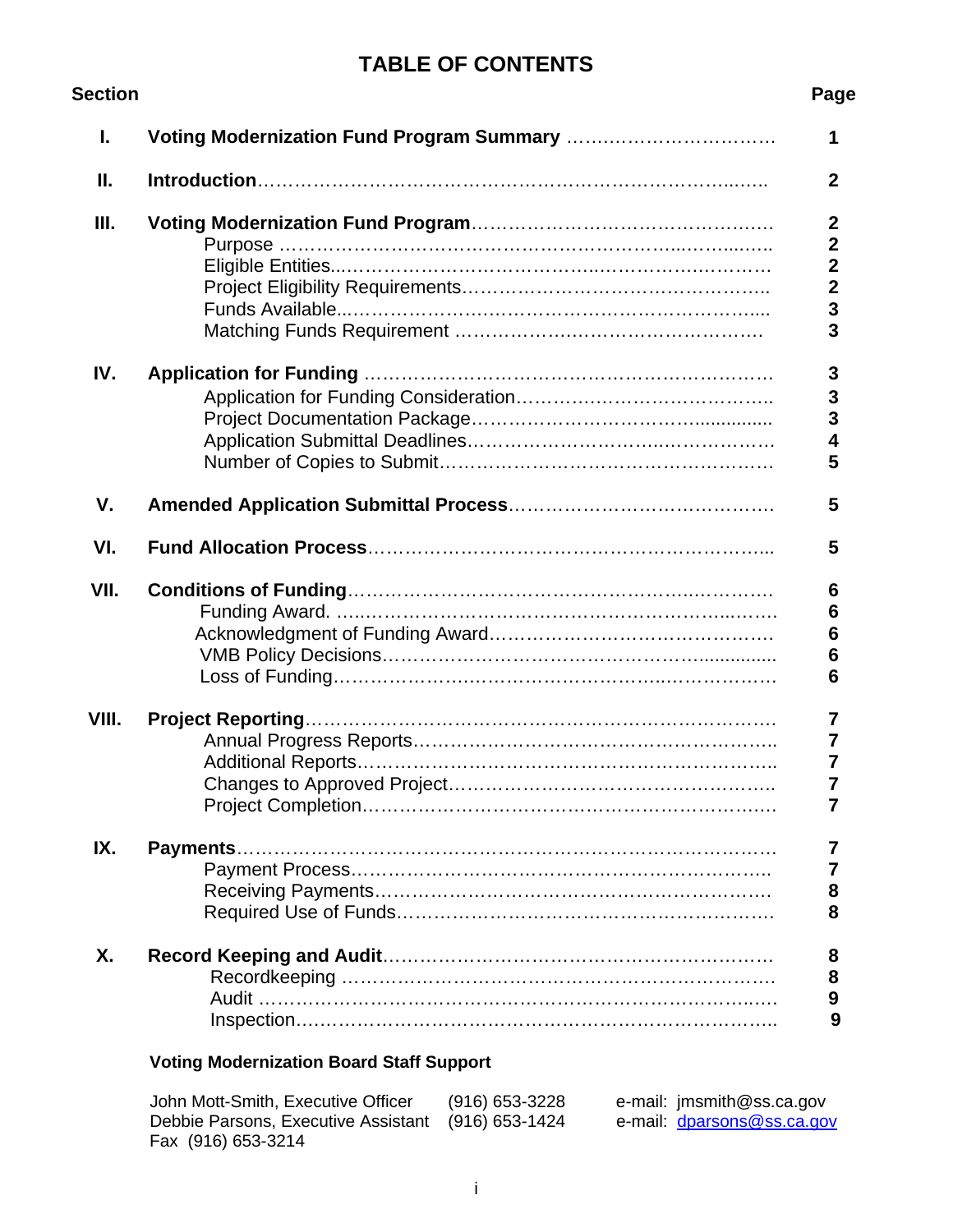# **APPENDICES**

- APPENDIX A Application for Funding Consideration
- APPENDIX B Sample Governing Board Resolution
- APPENDIX C Project Documentation Form
- APPENDIX D 1 Funding Award
- APPENDIX D 2 Acknowledgement of Funding Award
- APPENDIX E Payment Request Form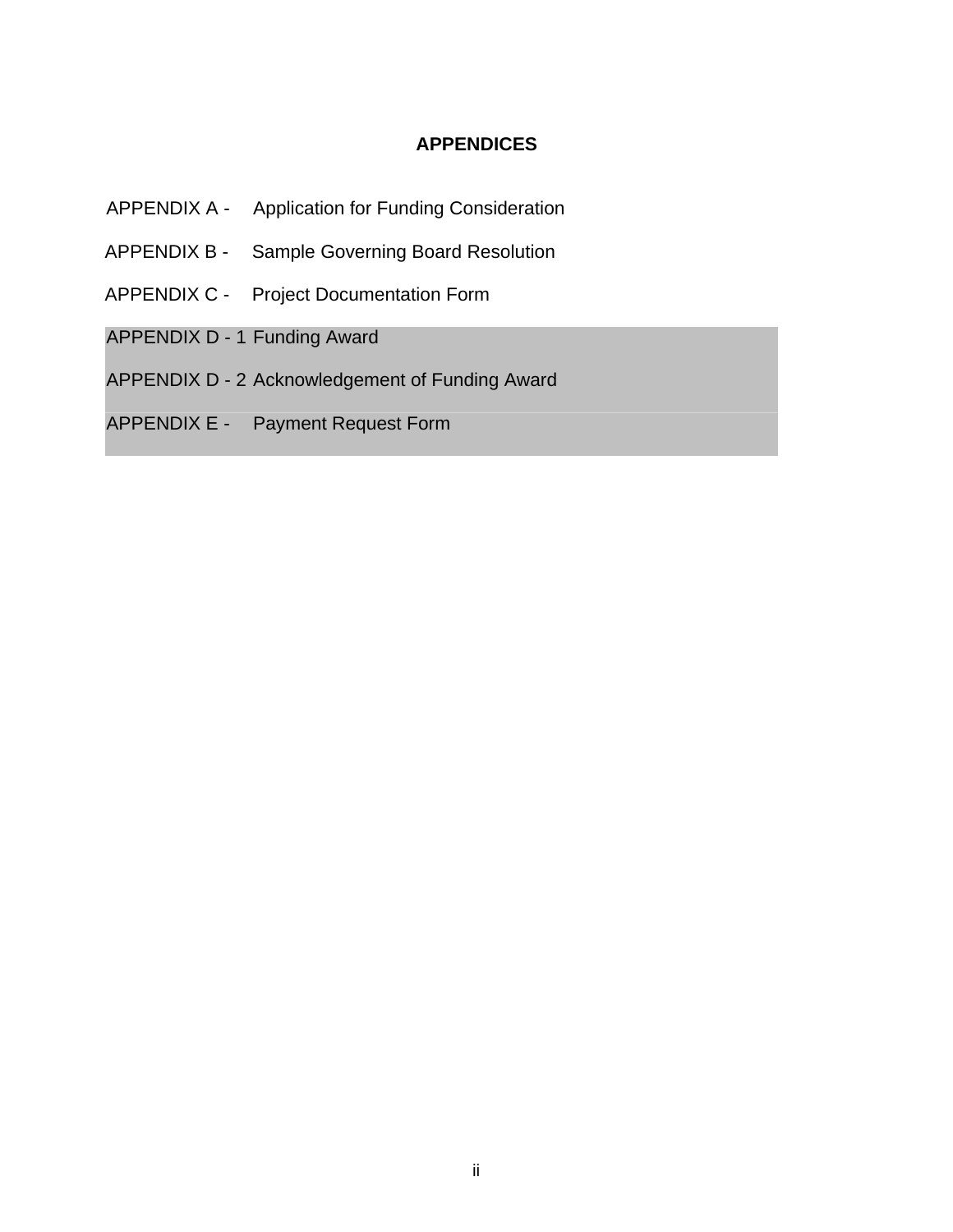# **I. VOTING MODERNIZATION FUND PROGRAM SUMMARY**

### **The Voting Modernization Board (VMB) administers a program to fund the acquisition of modern voting systems under the Voting Modernization Act of 2002 as set forth in California Elections Code section 19230** *et seq.* **(the Act).**

**Eligible Entities:** California counties. For the purpose of this document the term "County" includes "city and county."

**Eligible Projects:** Purchase of modern voting equipment system hardware, including the software necessary to operate that hardware, in accordance with the provisions of the Voting Modernization Act of 2002. Project eligibility requirements are specified in Section III. "Voting system" is defined as "any voting machine, voting device, or vote tabulating device that does not utilize prescored punch card ballots."

**Funds Available:** The proceeds from the sale of up to \$200,000 in State General Obligation Bonds.

**Allocation Amount:** Funds will be allocated by the VMB in accordance with the formula specified in Section VI.

**Funding Award:** Pursuant to its authority under the Act, the VMB approves funding applications that it determines meet the requirements of the Act and conditions of funding. The VMB thereafter issues a Funding Award (Appendix D-1).

**Acknowledgement of Funding Award:** Upon receipt of written notice of the Funding Award, County shall return an Acknowledgement of Funding Award (Appendix D-2).

**County Match Amount:** One dollar for every three dollars of fund monies.

**County Match Type:** Match is limited to monies spent for the purchase of modern voting equipment system hardware and software necessary to operate that hardware.

**Application Submittal Deadline:** Initial Applications for Funding Consideration must be received by the VMB by 4:00 p.m. on September 3, 2002.

**Number of Applications that may be submitted:** Each County may submit one initial application and, if necessary, one revision of that application. Applications for expansion of an existing system or components related to a previously approved application will be accepted for review by the VMB.

**Agreement:** References to an Agreement or Funding Agreement throughout all VMB documents and forms, including the use of Appendix D, are deleted. See Funding Award.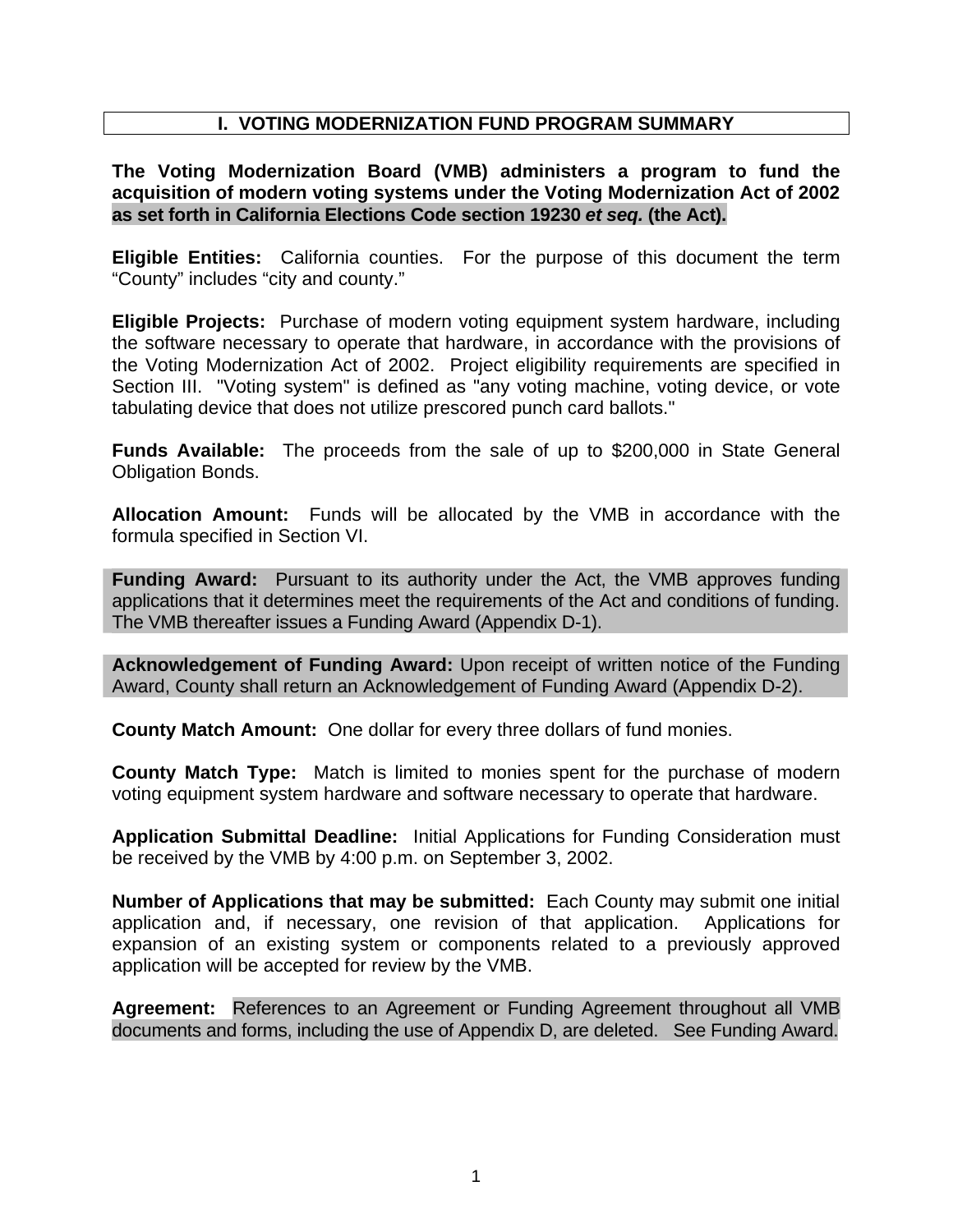## **II. INTRODUCTION**

The Voting Modernization Board is pleased to announce the availability of up to \$200,000,000 in funding as specified in the Voting Modernization Act of 2002. Funds will be appropriated to the Voting Modernization Fund and awarded by the VMB.

### **III. VOTING MODERNIZATION FUND PROGRAM**

#### **Purpose**

The purpose of the fund is to provide assistance to counties in the purchase of modern voting systems.

### **Eligible Entities**

All California counties are eligible to apply for VMB funds.

### **Project Eligibility Requirements**

A County is eligible to receive fund money if it meets all of the following requirements:

- 1. The County has purchased new voting equipment system hardware after January 1, 1999, and is continuing to make payments on that system on March 6, 2002
- 2. The County matches fund monies at a ratio of one dollar of County monies for every three dollars of fund monies
- 3. The County has not previously requested fund money for the purchase of a new voting system. Applications for expansion of an existing system or components related to a previously approved application shall be accepted for review by the Board
- 4. The fund monies shall be used to purchase modern voting systems certified by the Secretary of State, pursuant to Division 19 of the California Elections Code
- 5. The fund monies shall not be used to purchase a voting system that utilizes prescored punch card ballots
- 6. Any voting system purchased using bond funds that does not require a voter to directly mark on the ballot must produce, at the time the voter votes his or her ballot or at the time the polls are closed, a paper version or representation of the voted ballot or of all the ballots cast on a unit of the voting system. (The paper version shall not be provided to the voter but shall be retained by elections officials for use during the one percent manual recount or other recount or contest.)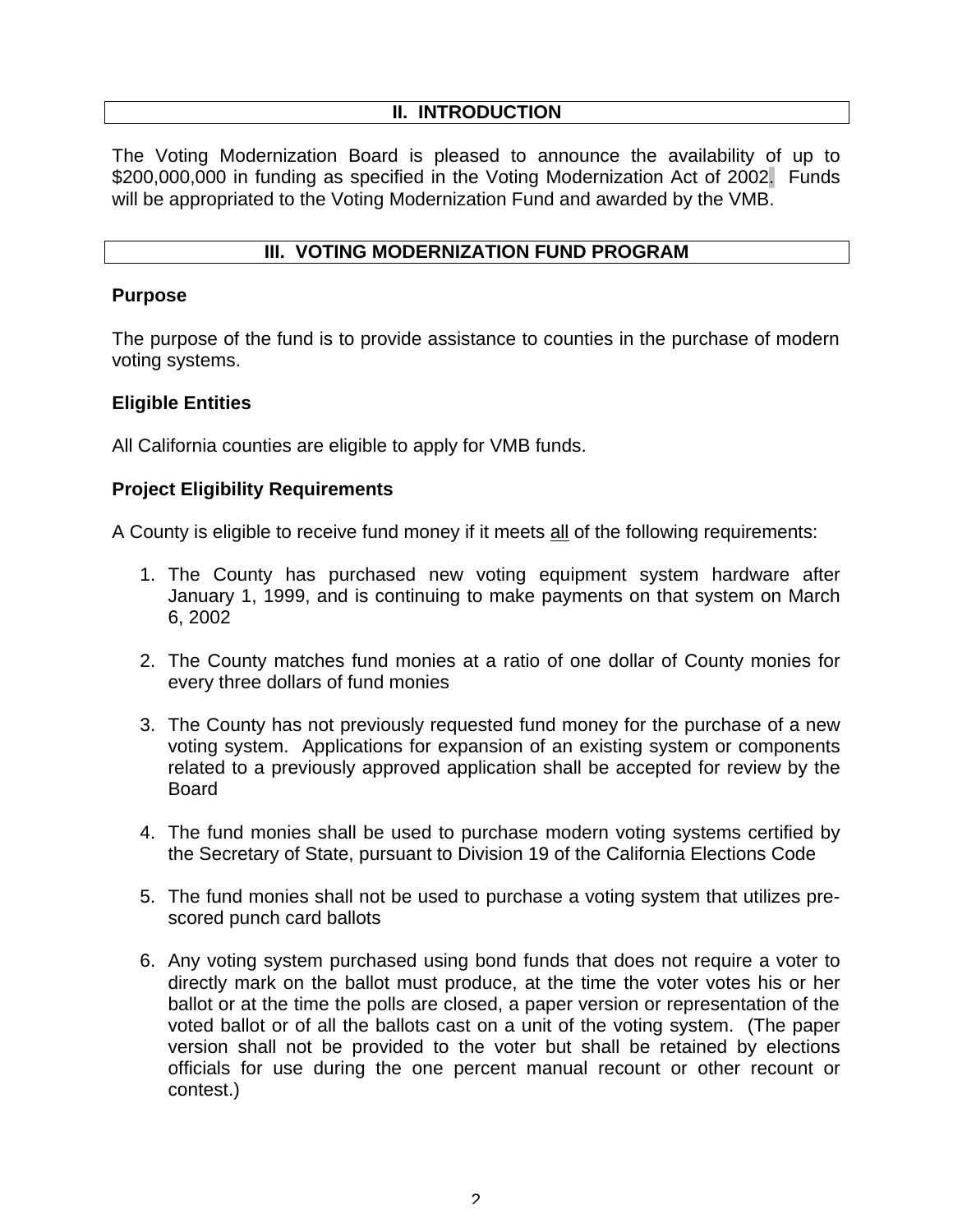# **Funds Available**

The total amount of funds available is the proceeds from the sale of \$200,000,000 in State General Obligation Bonds.The Voting Modernization Board will determine the amount of individual awards as specified in Section VI.

In the event not all available funds are allocated, the VMB may at its discretion schedule one or more subsequent funding rounds.

### **Matching Funds Requirement**

A County must contribute one dollar for every three dollars as specified in the Act. Match is limited to monies spent for the purchase of modern voting equipment system hardware and the software to operate that hardware. The County shall certify to the VMB the source and amount of match funding.

# **IV. APPLICATION FOR FUNDING**

### **Application for Funding Consideration**

All applicants, regardless of where they are in the process of purchasing a voting system, must complete and sign the **Application for Funding Consideration** certifying that the voting system will comply with the Project Eligibility Requirements as set forth in Section III of this Funding Application and Procedural Guide (see Appendix A). An authorizing resolution or other document from the County's governing body must accompany the Application for Funding Consideration (see Appendix B).

#### **Project Documentation Package**

At the time all required project information is available, but no later than a date to be specified by the Board, applicants with an accepted Application for Funding Consideration on file with the VMB must submit the **Project Documentation Package** to be eligible for funding in accordance with the Fund Allocation Process (see Appendix C).

If a County has completed its detailed Project planning, the Application for Funding Consideration and the Project Documentation Package may be submitted concurrently.

The Project Documentation Package shall include the following:

- 1. Project Documentation Form signed by the person authorized in the authorizing resolution or other document from the governing body
- 2. One-page Executive Summary of the Project
- 3. Summary of the County's overall voting system modernization strategy and the expected impact of the Project on that strategy (maximum 5 pages)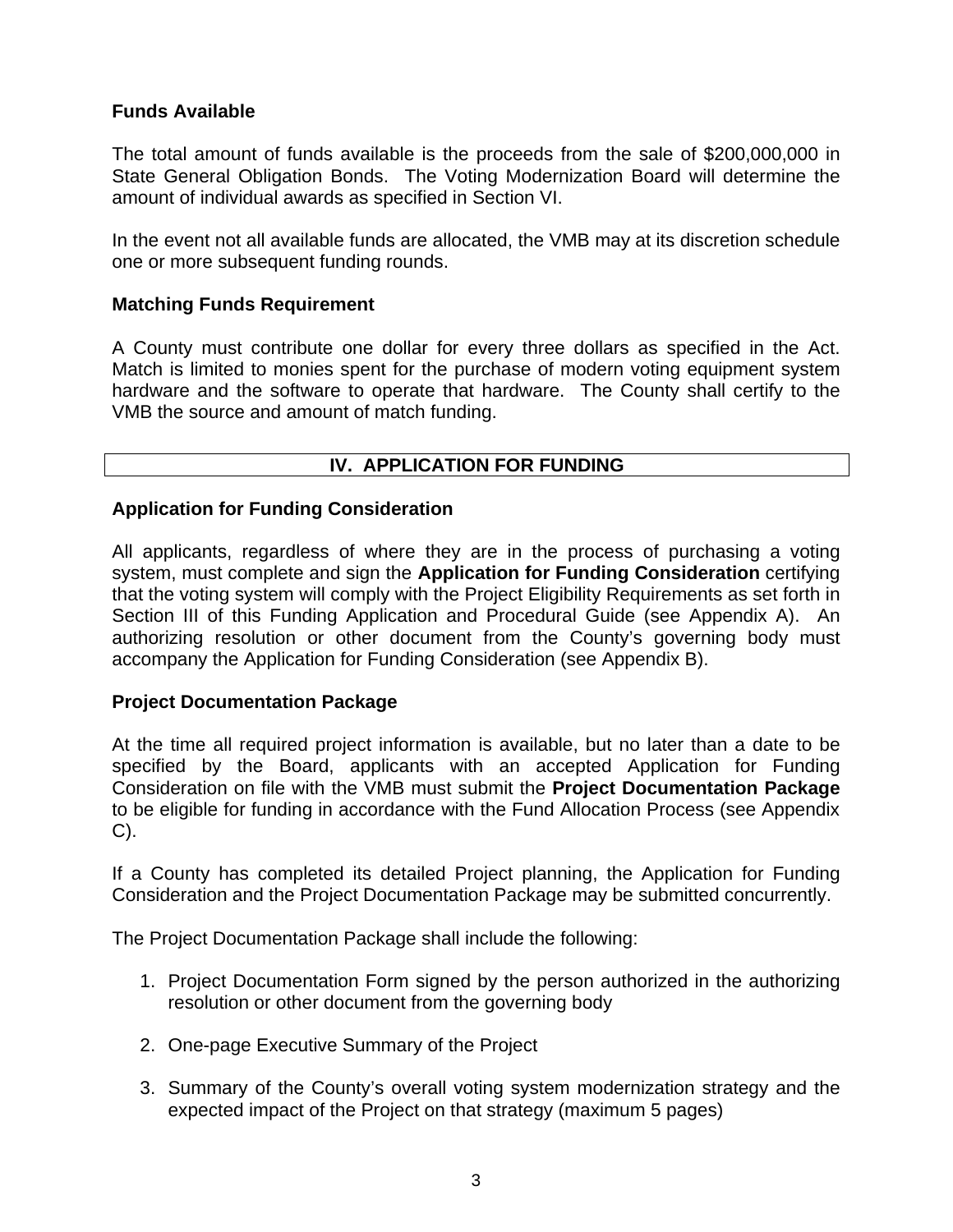- 4. Summary of the Project plan including project objectives, phases, resources, controls, and system implementation activities
- 5. Project schedule including key milestones and expected voting equipment system hardware acquisition and installation dates
- 6. A detailed line item estimate of all Project costs
- 7. A statement of the amount and source of match funds to be provided by the **County**
- 8. A signed vendor agreement detailing the specific costs for the voting equipment system hardware proposed for funding assistance
- 9. If a County is under court order to convert to a new voting system prior to March 1, 2004, the Project Documentation Package must include a description of how the proposed voting system meets that requirement. Additionally, the Project Documentation Package must include a contingency plan in the event the plan proposed is not implemented in time for that election
- 10.If at the time the Project Documentation Package is submitted to the VMB Federal voting reform legislation has passed, a brief description of how the proposed voting system will meet the requirements of federal law (maximum 3 pages)

The VMB will make final decisions on all applications. Applicants whose applications are denied will be notified by mail as to the reasons for the denial.

### **Application Submittal Deadlines**

The Application for Funding Consideration and the Authorizing Resolution must be received by the VMB not later than 4:00 p.m. on September 3, 2002.

The Project Documentation Package and all required attachments must be received by 4:00 p.m. by a date to be specified by the Board.

Both the Application for Funding Consideration and the Project Documentation Package must be delivered to the following location.

> Secretary of State Elections Division 1500 11<sup>th</sup> Street, 5<sup>th</sup> Floor Sacramento, CA 95814 Attention: Debbie Parsons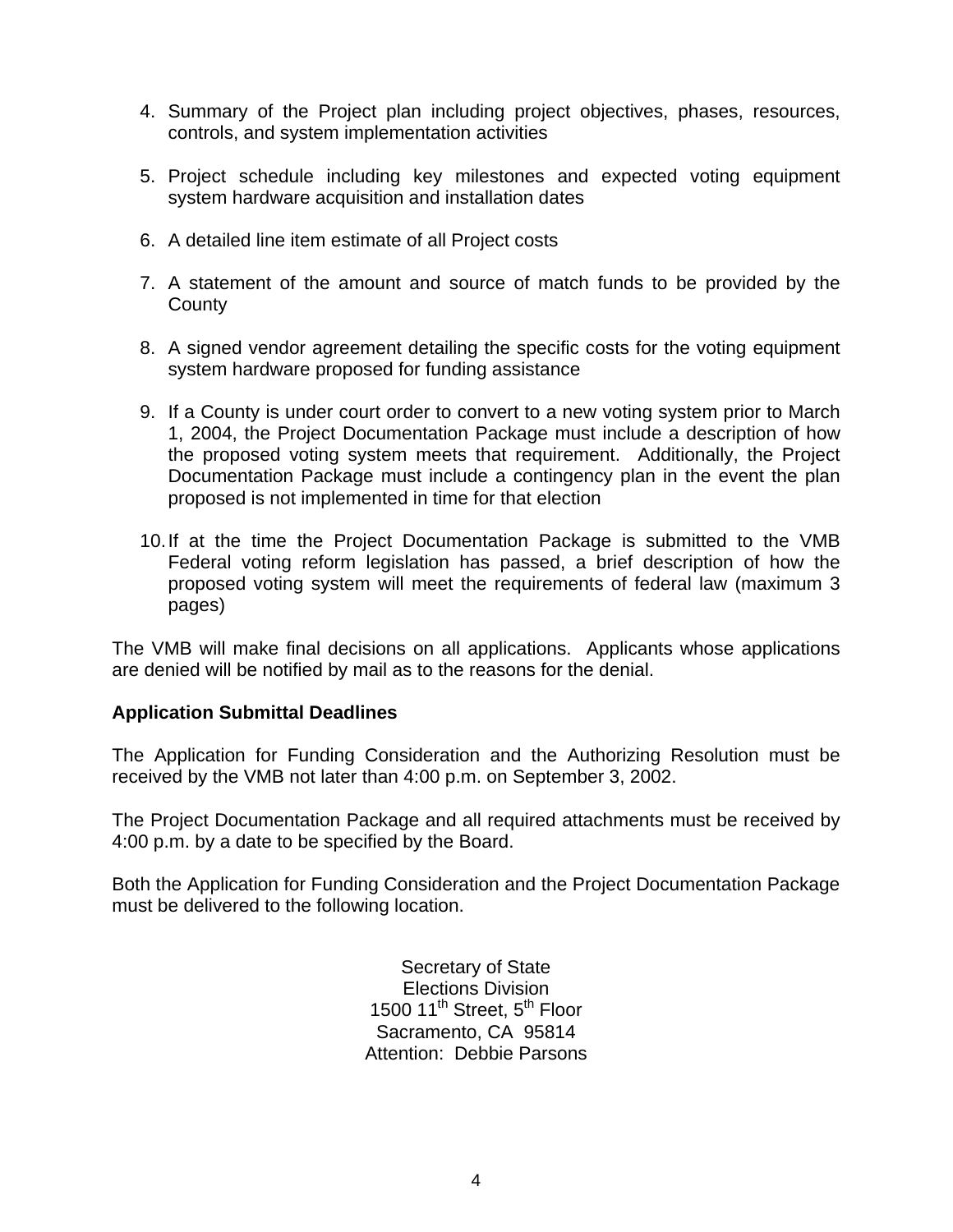# **Number of Copies to Submit**

The County shall submit to the VMB eight (8) copies of the Application for Funding Consideration and eight (8) copies of the Project Documentation Package.

# **V. AMENDED APPLICATION SUBMITTAL PROCESS**

A County whose application is rejected shall be allowed a single opportunity to submit an amended version of that application to the Board.

An amended application must be received by the Board within 7 business days from the date of the Board's written notification of the initial application's rejection. Amended applications shall include all documents required of initial applications and must resolve all the reasons for rejection stated in the Board's notification.

# **VI. FUND ALLOCATION PROCESS**

The VMB will determine the amount to be allocated to each County that has submitted an acceptable Application for Funding Consideration and set aside that amount either until the County submits a complete and acceptable Project Documentation Package, at which time the VMB may establish a payment schedule for the County, or until the funding allocation period expires, pursuant to Sections VI, VII, or VIII.

The VMB will base the projected maximum allocation of funds to each participating County on an equal weighting of the four formulas discussed by the VMB at its July 17, 2002 meeting, as corrected. These formulas are: (1) The number of persons eligible to vote in the County, as indicated in the February 19, 2002 (15-Day) Report of Registration; (2) The number of persons registered to vote in that County as of the February 19, 2002 (15-Day) Report of Registration; (3) The number of polling places in that County based on the number of precincts in the Statement of Vote for the March 5, 2002 election, minus the number of mail ballot precincts reported by the County to the Secretary of State for that election; and, (4) Voter turnout at the last 4 elections, as the calculated average turnout from the March 2002, the November 2000, the March 2000, and the November 1998 elections.

The calculation above shall establish a maximum allocation reserved for each County and shall not exceed the amount of the County's estimate as of July 17, 2002 to upgrade their voting equipment, as provided to the Secretary of State.

Payments of funds shall be distributed to counties based on actual invoices.

The State portion of the cost of voting equipment shall not exceed \$3,000 per voting machine.

All applications for funds shall include a plan describing how the County will make its voting equipment accessible to persons with disabilities.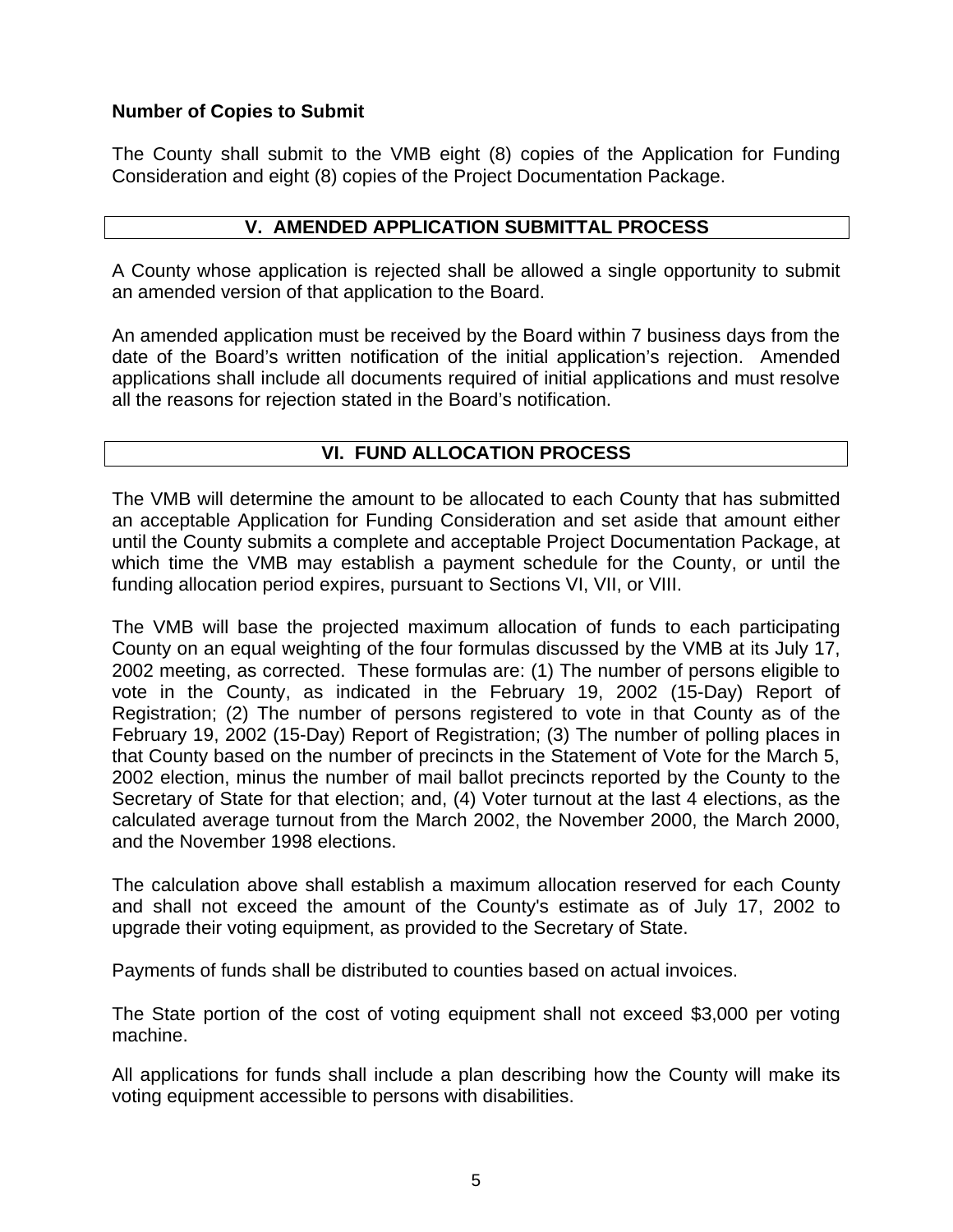If a County fails to submit the Project Documentation Package by the date specified under Application Submittal Deadlines, the VMB may at its discretion choose to cancel the allocation of funds set aside for that County and allocate those funds to eligible counties in any future funding rounds.

# **VII. CONDITIONS OF FUNDING**

### **Funding Award**

Pursuant to its authority under the Act, the VMB approves funding applications that it determines meet the requirements of the Act and conditions of funding. The VMB thereafter issues a Funding Award (Appendix D-1).

### **Acknowledgement of Funding Award**

Upon receipt of written notice of the Funding Award, County shall return an Acknowledgement of Funding Award (Appendix D-2).

#### **VMB Policy Decisions**

VMB Policy Decisions are communicated through County Clerks, Registrar of Voters (CCROV) Memoranda.

#### **Loss of Funding**

The following may result in a loss of funding allocation:

- 1. County fails to submit an Application for Funding Consideration by September 3, 2002. Failure to submit an Application for Funding Consideration shall not prevent a County from participating in subsequent funding application cycles.
- 2. If a County fails to submit the Project Documentation Package by the date specified by the VMB.
- 3. County elects not to use its allocation, only uses a portion of its allocation, or withdraws from the funding program.
- 4. County project is not consistent with the requirements of Proposition 41.
- 5. In the event that the County fails to complete the funded Project by the Project Completion Date set forth in the Funding Award (Appendix D-1), all funds not used to pay for the Project shall be returned to the VMB. Additionally, any monies allocated to the County but not yet paid shall be cancelled and reallocated for future funding rounds.

A County that is unable to finish the Project by the Project Completion Date, and is unable to do so because of circumstances beyond its control, may apply to the VMB for an extension of the Project Completion Date. The VMB may, upon a showing of good cause, extend the Project Completion Date.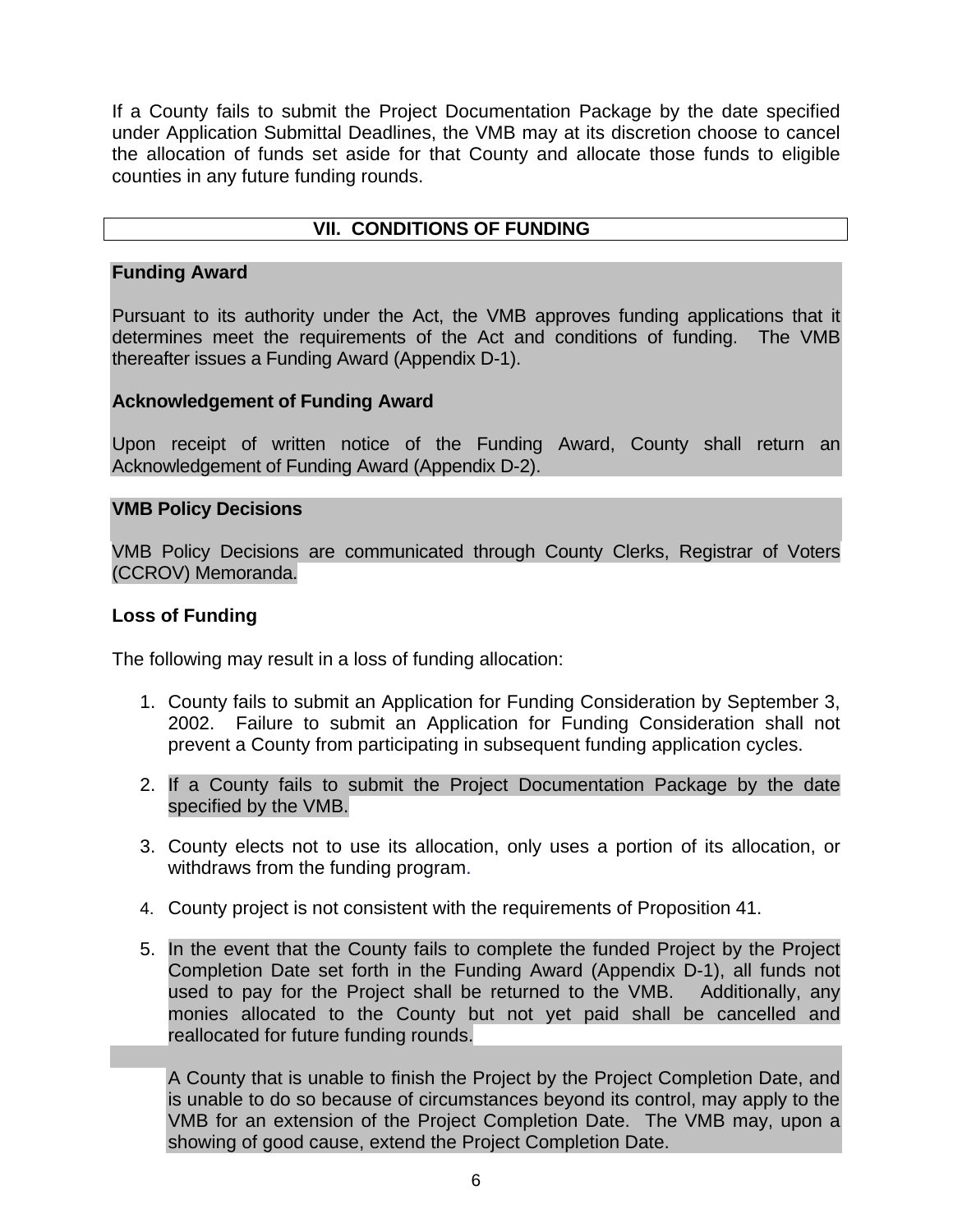# **VIII. PROJECT REPORTING**

# **Annual Progress Reports**

No later than January 30 of each year, County shall submit to the VMB, on a standardized report provided by the VMB, an annual report that provides an analysis of the monies expended on the Project and its progress in relation to the project timelines submitted in the Project Documentation Package.

### **Additional Reports**

Additional reports may be requested by the VMB as needed.

### **Changes to Approved Project**

County shall notify VMB of proposed changes in its Project. The VMB shall approve proposed changes. The notification must include an explanation of the reasons for the changes and a statement of the impact of such changes on the use of the voting systems in future elections. Any change which does not meet the requirements of this Funding Application and Procedural Guide may subject the County, at the discretion of the VMB, to loss of all or a portion of allocated funds.

### **Project Completion**

County shall submit a Project Completion Report to the VMB. The report must certify completion of the Project and that all money allocated by the VMB was expended on the Project. It must provide a financial summary showing final Project costs and sources of funding.

### **IX. PAYMENTS**

#### **Payment Process**

County must submit to the VMB copies (in triplicate) of invoices for voting systems purchased pursuant to the Project and received by the County (e.g., delivered goods) along with a fully executed Payment Request Form (Appendix E, as revised). Invoices must include the Funding Award Number.

County will be paid in accordance with its approved Project Documentation, the required County match, VMB policies and procedures, and the allocated funding up to the award amount as shown in the Funding Award (Appendix D-1). Invoices will be processed as received.

Completed Payment Request Forms and invoices should be submitted to:

Voting Modernization Board c/o Secretary of State 1500 11<sup>th</sup> Street, Room 465 Sacramento, CA 95814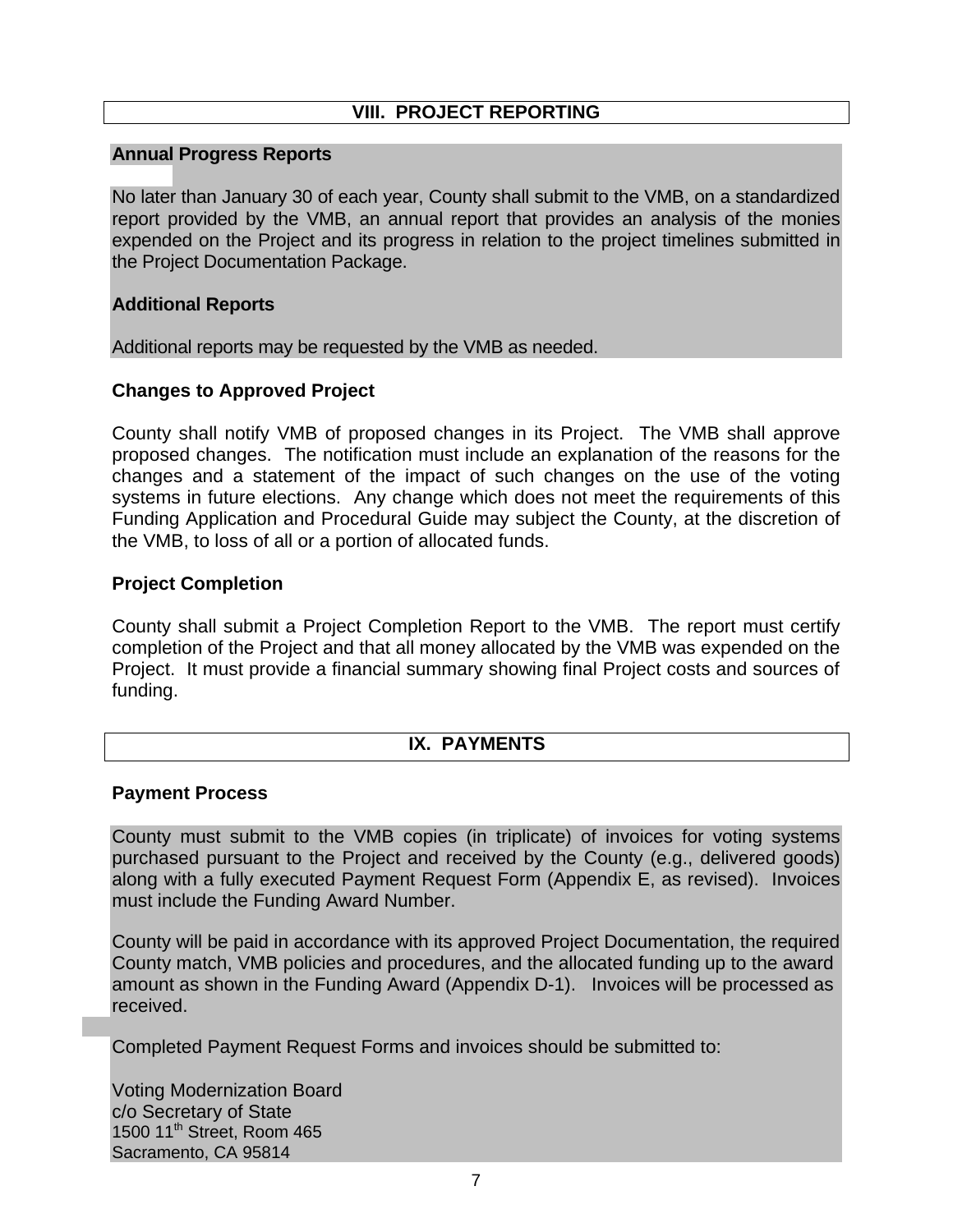# **Receiving Payments**

Applicants should allow 45 to 60 days to receive payment after submitting a completed Payment Request Form.

# **Required Use of Funds**

**For Paid Invoices (Financed)**: In the event that the non County matched portion of the purchased voting system is financed, all funds received by the County from the VMB shall be paid within 60 days to the voting system vendor or to the third party that is financing the County's obligation, so as to immediately satisfy all or a portion of that debt obligation.

**For Invoices Not Fully Paid (Under Terms, Net 45)**: In the event that the non County matched portion of the purchased voting system has not been paid (e.g., pursuant to terms, net to be paid within 45 days), all funds received by the County from the VMB shall be paid within 60 days to the voting system vendor. County shall thereafter provide documentation to the VMB of payment to said vendor.

**For Paid Invoices (Paid by County)**: In the event that the County has paid for the voting system from its own funds, all funds received by the County from the VMB shall be transferred within 60 days to the County's general fund or to such other County fund as used to pay for the purchased voting system.

# **X. RECORDKEEPING AND AUDIT**

### **Recordkeeping**

County shall maintain records in a manner that:

- Accurately reflects fiscal transactions with necessary controls and safeguards
- Provides complete audit trails, based whenever possible on original documents (purchase orders, receipts, progress payments, invoices, time cards, cancelled warrants, warrant numbers, etc.)
- Provides accounting data so the total costs of the Project can be readily determined throughout the Project period

The VMB requires that a County retain all Project related records for five years after the VMB has accepted the Final Project Report or Project Termination and for at least one year following any audit or final disposition of any disputed audit findings.